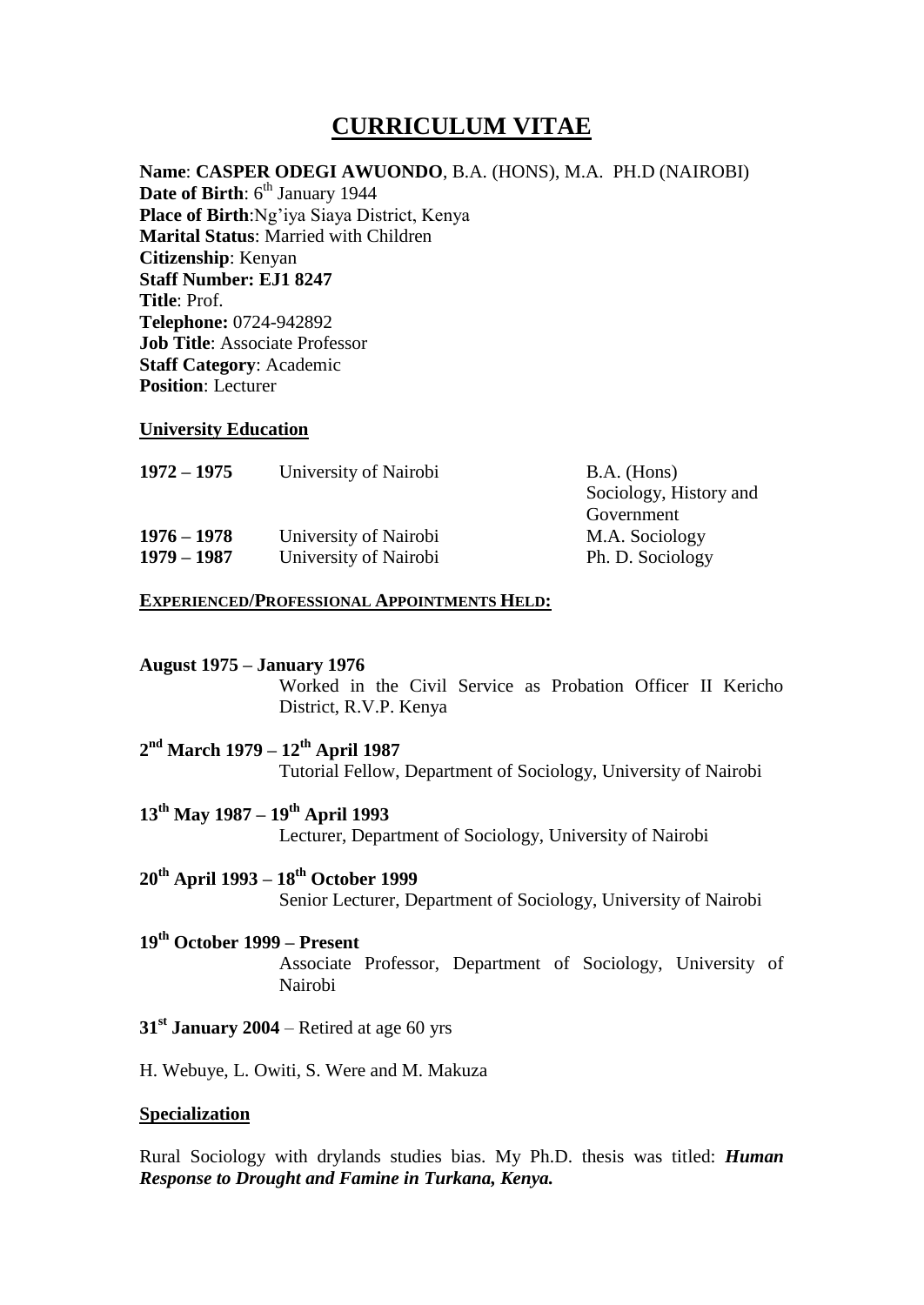#### **PUBLICATIONS**

#### **a) Books**

*Life in the Balance*: *Ecological Sociology of Turkana Nomads,* Nairobi: Acts Press, African Center for Technological Studies, 1990

*Introduction to Sociology*, Nairobi: Basic Books Kenya Limited. 1993

*Quantitative Research Methods 1: Introduction*, Nairobi: Basic Books (Kenya) Limited, 1994.

*Masters of Survival* (with H.W. Namai and B.M. Mutsotso), Nairobi, Basic Books Kenya Limited, 1994

#### **b) Journal Articles**

"Wildlife conservation and decline of pastoralism in Kenya," *African Journal of Sociology,* vol. II, No. 2 1982, pp. 74 – 83

"Drought and famine in Turkana: some human problems and attempted solutions". *The Kenya Geographer,* vol. 5. Nos. 1&2, 1983, pp. 175 – 82

"Family Planning Posters: Differentials in Design Intention and Audience Interpretation: Consequences for Message Effectiveness (with Waithera Gikonya) Tony Johnston, Aart de Zeeuw and Waithera Gikonyo (eds): *African Research Studies in Population Information, Education and Communication,* Nairobi: United Nations Population Fund (UNFPA), 1991, pp.  $13 - 29$ 

"Training by Armatures: Is Kenya's 8-4-4 University Education Suited For The Modern Age? *The Independent Review*, VOL.1., No. 1 1996, pp. 95 - 103"

"Development from Below: Examples from Karamoja, Uganda" *Pan African Journal of Anthropologists*, VOL. 5, No. 3, March 1998 Special Issue, pp. 230 – 244.

"The Industrial Criminal", *Hekima*, vol. II, No. 1, 2003, pp. 84-90.

## **c) Published Workshop/Conference Papers:**

"Camel acquisition as the most spectacular innovation in Turkana multi-resource pastoral economy, Migot-Adholla, S.E. (ed), *Significance and Prospects of Camel Pastoralism in Kenya, I.D.S.* University of Nairobi, Occasional Papers No. 45, 1985, pp. 84 – 92.

"*Kenya Arid and semi-Arid Land*": Appraisal for utilization in the coming decade", Lewis O. Odhiambo and John E.O. Odada (eds),

*Kenya Industrial and Agricultural Strategies Towards the Year 2000,* Nairobi: The Kenya Economic Association & Friedrich Ebert Foundation, 1987, pp. 238 – 248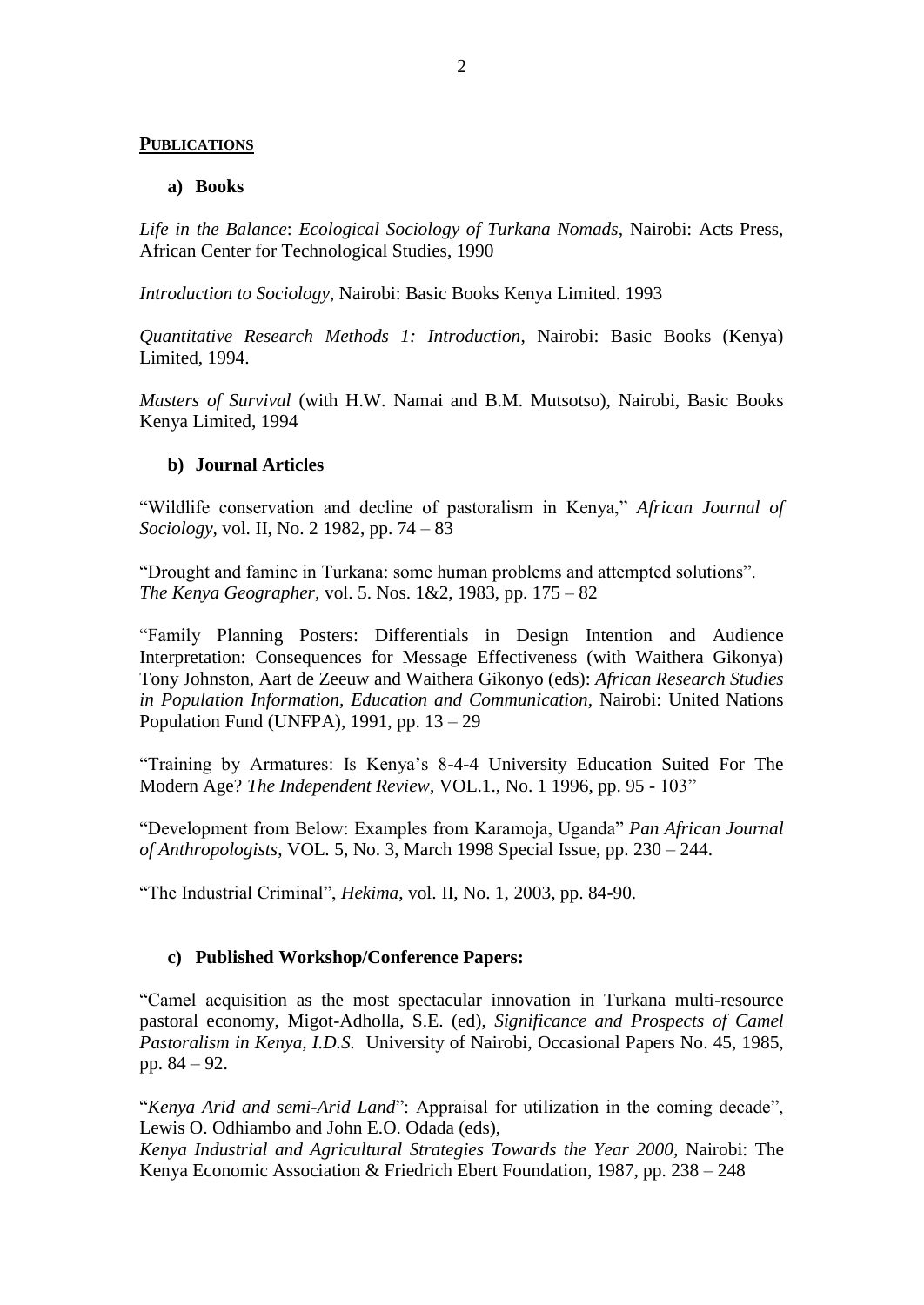"Co-operative Education and Rural Development in Kenya," Odada, J.E.O., H.A. Liyai and K.O. Litondo (eds), *Strategies for Improving Performance of the Cooperative Movement in Kenya,* Nairobi: Kenya Economic Association and Friedrich Ebert Foundation, 1988, pp. 125 – 148.

Strategies For Improving Performance of the Cooperative Movement in Kenya. Nairobi: Kenya Economic Association and Fredrich Ebert Foundation, 1988, pp. 125 – 148

# **d) Unpublished dissertations**

Rural employment opportunities for village polytechnic – trained masons and carpenters: the Ndere case study (Siaya, Nyanza), B.A. honors dissertation, Department of Sociology, University of Nairobi, 1975.

*The Probation Service in Kenya: Its Structure, Functioning and Effectiveness,* M.A. thesis, Department of Sociology, University of Nairobi, 1978

# **e) Staff Seminar Papers:**

Social indicators of marginilization in a changing pastoral economy: the case of commercialized fishing in Turkana, Department of Sociology, University of Nairobi, Seminar Paper No. 41, 1980

Ecostress, population dynamics and resource utilization patterns in Turkana, Population Studies and Research Institute (PSRI), University of Nairobi, Staff Seminar Paper, November 1981.

Patronage and misery in Turkana, Department of Sociology, University of Nairobi, Staff Seminar Paper No.45 1981.

Introducing Disaster Studies Department of Sociology, University of Nairobi, Staff Seminar Paper No. 48 1982

Poverty of Knowledge and Underdevelopment of Pastoralism: A critique. Department of Sociology, University of Nairobi, Staff Seminar Paper No. 50 1984. (Tekuza Research Series No.3, 1985).

Turkana resistance to British colonial rule, 1910 – 1918: A case of the colonial administration that capsized,

Staff Seminar Paper No.5 , Department of History, University of Nairobi, January, 1980

Turkana guerrilla warfare re-visited, Staff Seminar paper No. 4, Department of History, University of Nairobi, (1985 /86).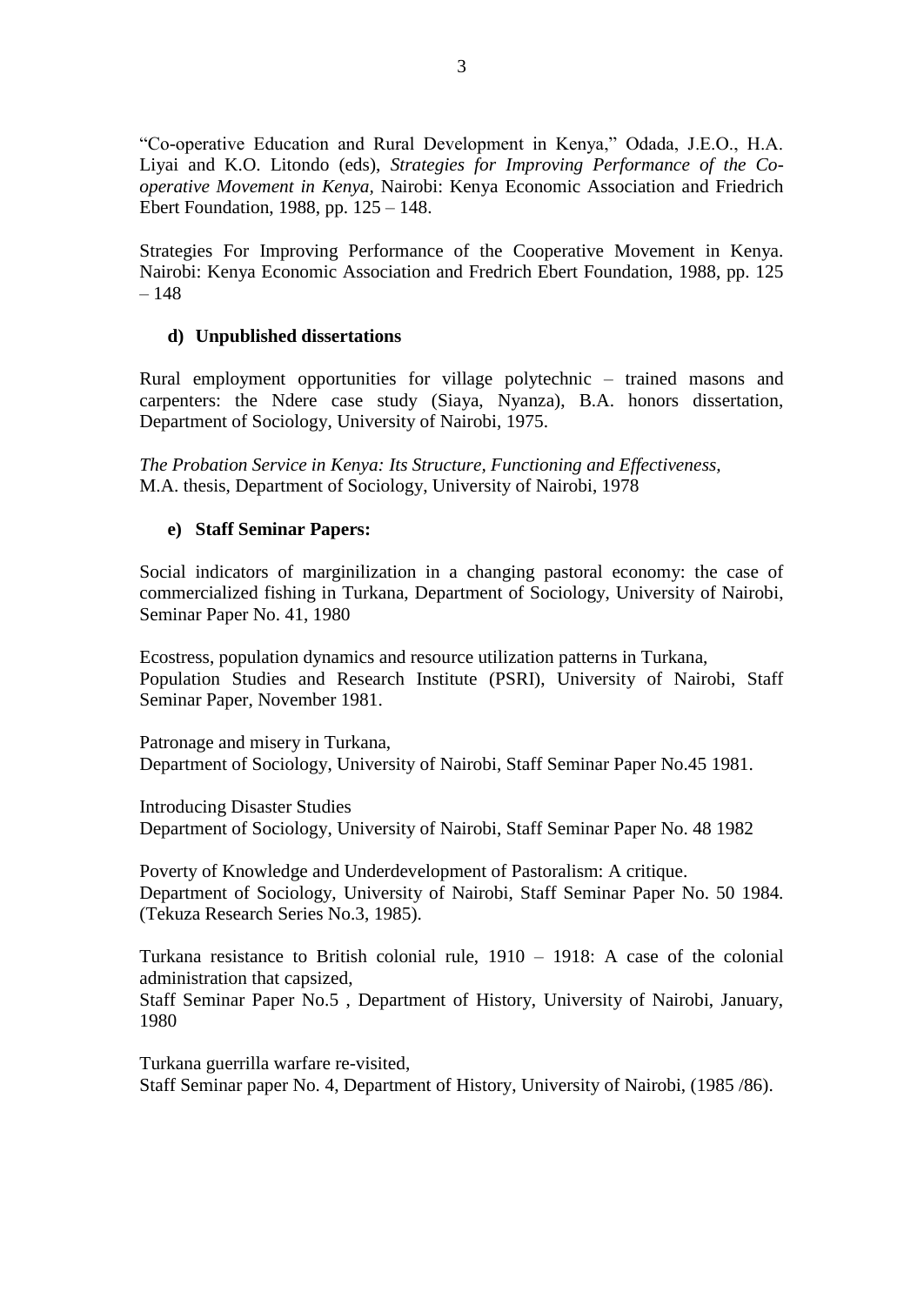## **f) Unpublished Workshop/Conference Papers:**

Population issues and concerns since Malthus,

Paper presented at the UNESCO Population Communication Regional Workshop on "The Role of Population Communication Projects in Population I.E.C. Country Strategy", Silver Springs Hotel, Nairobi, 11 – 22 November, 1991.

Use of Research-Based Knowledge for Audience Segmentation, Message Development and Channel Choice,

Paper presented at the UNESCO Population Communication Regional Workshop on "The Role of Population Communication Projects in I.E.C. Country Strategy", Silver Springs Hotel, Nairobi, 11 –22 November 1991.

Access of the Kenyan Nomads to basic Needs,

Paper presented at the workshop on "The impact of Structural Adjustments Policies/Programmes on the well-being of the Vulnerable groups in Kenya", organized by the Kenya Economic Association in collaboration with UNICEF, Nairobi, 3-5 November 1988.

Co-operatives and perishable commodities: Fish,

Paper presented at the workshop on Artisanal Fisheries of Lake Victoria, 24 – 26 November, Imperial Hotel, Kisumu (IDRC)

The Famine Factor in the history of Kenyan Peoples of circa 1900, Paper presented at the Historical Association Ad Hoc Annual Conference, 3-5 January, 1988, Main Campus, University of Nairobi

The Rise of the "Cheering Crowd": Fiction and Kenya's Political History, Paper prepared for the Historical Association of Kenya, Annual Conference, August 1984, Main Campus, University of Nairobi.

Prospects of rural-rural remittances in the development of Turkana District Paper prepared for the Academic Policy Makers Seminar on Migration, Remittances and Rural Development in Kenya, sponsored jointly by the International Development Research Center (IDRC) and the Ford Foundation, Kisumu, Kenya, 18 – 20 July, 1984.

Human Factor and Change in Turkana District,

Paper presented at the Consultation Meeting on Reforestation in the Turkana Region, organized by the Ministry of Environmental and Natural Resources, held at the Forest Department headquarters, Kenyatta Avenue, Nairobi, 4 – 5 December 1980.

Social, cultural and economic impacts of Ecotourism, (with F.M. Nthuku), Paper presented at the Ecotourism Workshop, Sarova Lion Hill Hotel, Nakuru National Park, 13 –17 September, 1992.

Working with the Nomads: Experiences from East Pokot, Kenya, Paper prepared for the Conference on Nomadism and Development: Survival Strategies and Development Policies, held in Isfahan, Iran, 1- 6 September 1992.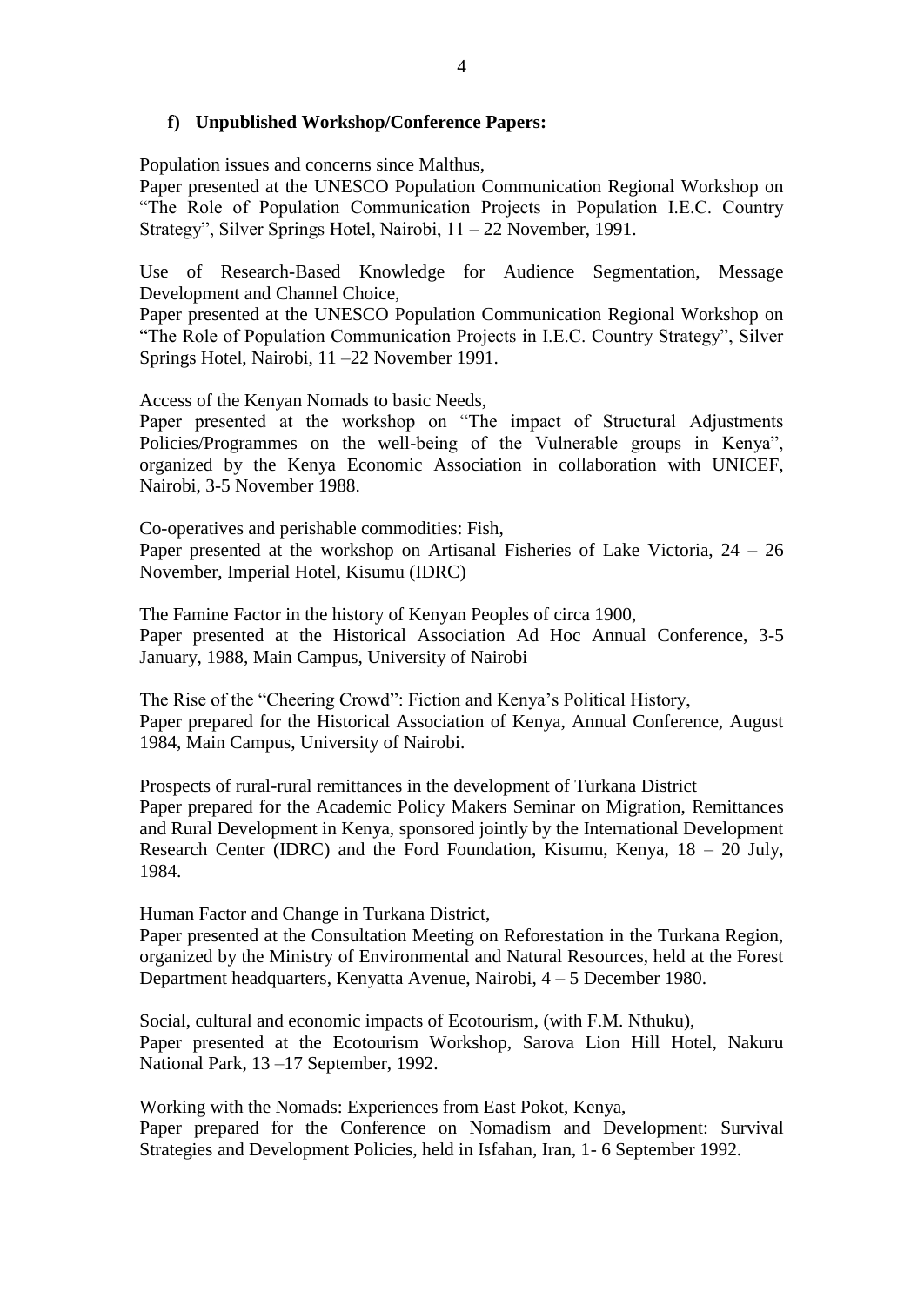The press and Democracy in Kenya: Some Critical Reflections for the Future, Paper prepared for the seminar on "Freedom of Expression" Association and Assembly" organized by the International Commission of Jurists (ICJ) (Kenya Section) held in Mombasa, 6 –9 May, 1992

### Mass Media and Rural Development,

Paper presented at In Search of Mew Paradigms for the Study of African Development (ISENPAD) Workshop, held at Safari Park Hotel, Nairobi, 3 – 8 July, 1989.

Kenya Arid and Semi-Arid Lands: State of the Art Suggestions for Sustainable Development,

Paper prepared for the Seminar on Sectoral Studies focusing on Kenya's future Policy Reforms, organized by the International Commission of Jurists (ICJ) (Kenya Section), November, 1992.

Journal Publishing: Management and Editorial Standards,

Paper presented at the Seminar on Publishing, organized by the University of Nairobi Press, held at the Silver Springs Hotel Nairobi, 20 – 23 January, 1992.

# **g) Workshops/Conferences Attended**

In Search of New Paradigms for the Study of African Development (ISENPAD) Workshop, Safari Park Hotel, Nairobi, 3 –8 July 1989.

UNFPA Population Information, Communication and Educational Support Programme for Eastern and Southern Africa Seminar/Workshop, held at the Outspan Hotel, Nyeri, 22 – 27 July, 1991.

The World Bank ASAL Team Seminar, Milimani Hotel, Nairobi, 17<sup>th</sup> December 1991.

The Launch Workshop of Coast ASAL Development Programme for Lamu District, New Mahrus Hotel, Lamu 19-20 March 1992.

The Seminar on Information, Education and Communication (IEC) Strategy, Review and Male Motivation for Family Planning Acceptance in Kenya, Held at Green Hills Hotel, Nyer, 7 – 13 October, 1990.

UNESCO Population Communication Regional Workshop on "The Role of Population Communication Projects in Population IEC Country Strategy", Silver Springs Hotel, Nairobi, 11- 22 November, 1991.

Demographic and Health Surveys (DHS), Kenya (1989) second dissemination seminar, The National Council for Population and Development (NCPD), Sirikwa Hotel, Eldoret, February 1990.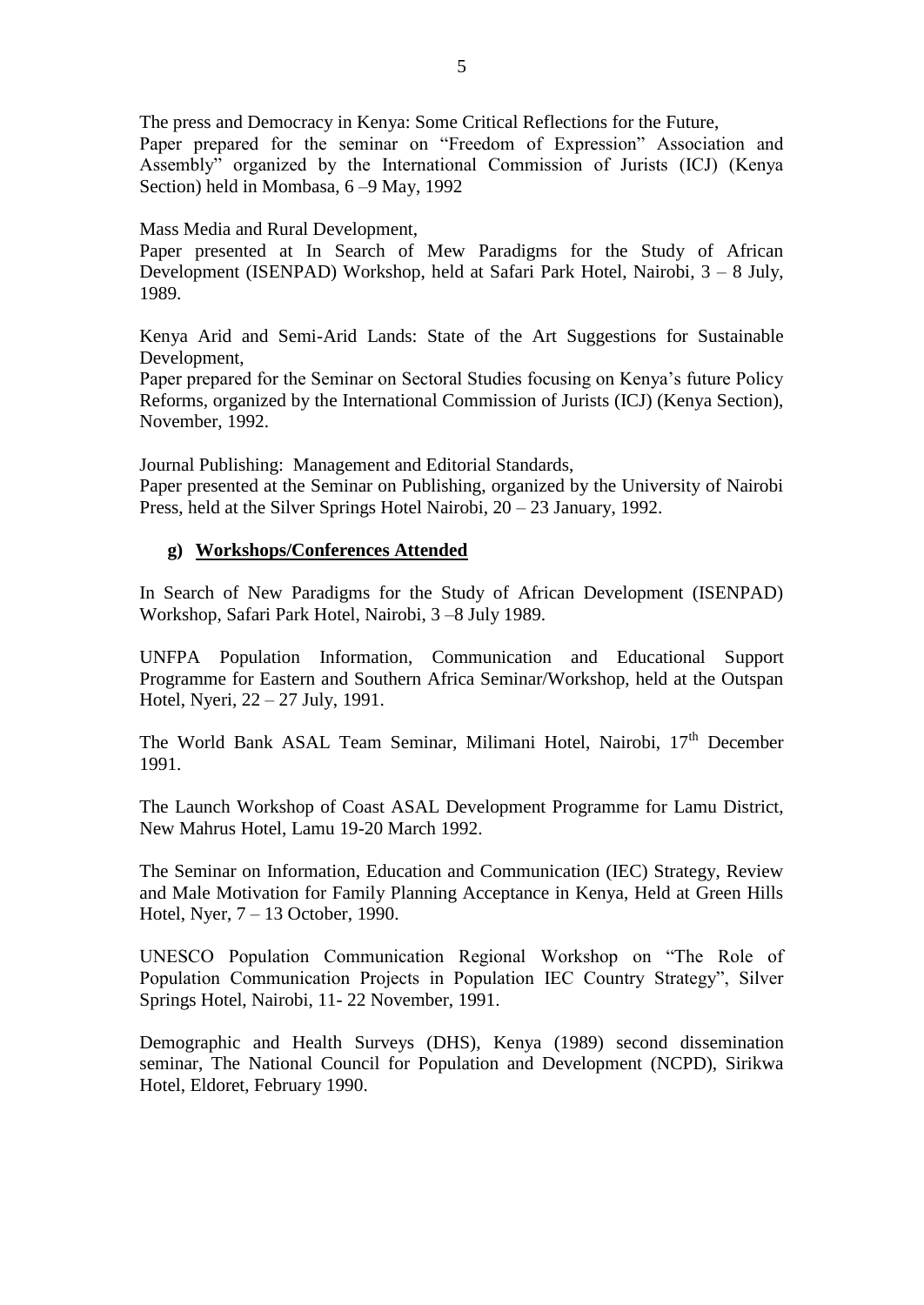Regional Workshop on the Fisheries of Lake Victoria, Kenya sponsored by International Development Research Center (IDRC) and the University of Nairobi, held at the Imperial Hotel, Kisumu, 24 – 26 November 1988

Conference on "The North Sudan Dialogue: A Strategy for Africa", organized by the Kenya Economic Association and sponsored by the Fredrich Ebert Foundation, held at the Silver Springs Hotel, Nairobi, 16 –22 November 1988

Workshop on "The Impact of Structural Adjustment Policies. Programmes on the well-being of the vulnerable groups in Kenya" organized by the Kenyan Economic Association in collaboration with UNICEF, Hotel Intercontinental, Nairobi, 3 –5 November 1988.

Workshop on "Recurrent Costs of Public Investments and Budget Rationalization in Kenya",

Kenya Economic Association, Kenyatta International Conference Center, Nairobi, 27 –29 April 1988

Workshop on "Strategies for Improving performance of the cooperative movement in Kenya"

The Kenya Economic Association and Fredrich Ebert Foundation, 28- 31 March, 1988 Midwest Hotel, Kericho, Kenya.

Workshop on "Kenya's Industrial and Agricultural Strategies Towards the year 2000",

The Kenya Economic Association, Kenyatta International Conference Center, Nairobi, 21- 25 September, 1987.

Workshop on "Technical Training and Work experience in Kenya", sponsored by the Danish International Development Agency (DANIDA), held at the Silver Springs Hotel, Nairobi, 21 –22 May 1987.

Historical Association of Kenya, Annual Conference, 3- 5 January, 1986, Main Campus, University of Nairobi.

Workshop on "Reforestration in the Turkana Region". Organized by the Ministry of Environment and Natural Resources, held at the Forest Department Headquarters, Kenyatta Avenue, Nairobi, 4- 5 December, 1980

Kenya Ecotourism Workshop organized by the Wildlife Conservation International (WCI), Ministry of Tourism and Wildlife (MTW), Kenya Wildlife Services (KWS), Kenya Association of Tour Operators (KATO) and the African Center for Technology Studies (ACTS) held at Sarova Lion Hotel, Lake Nakuru National Park, 13 – 17 September 1992